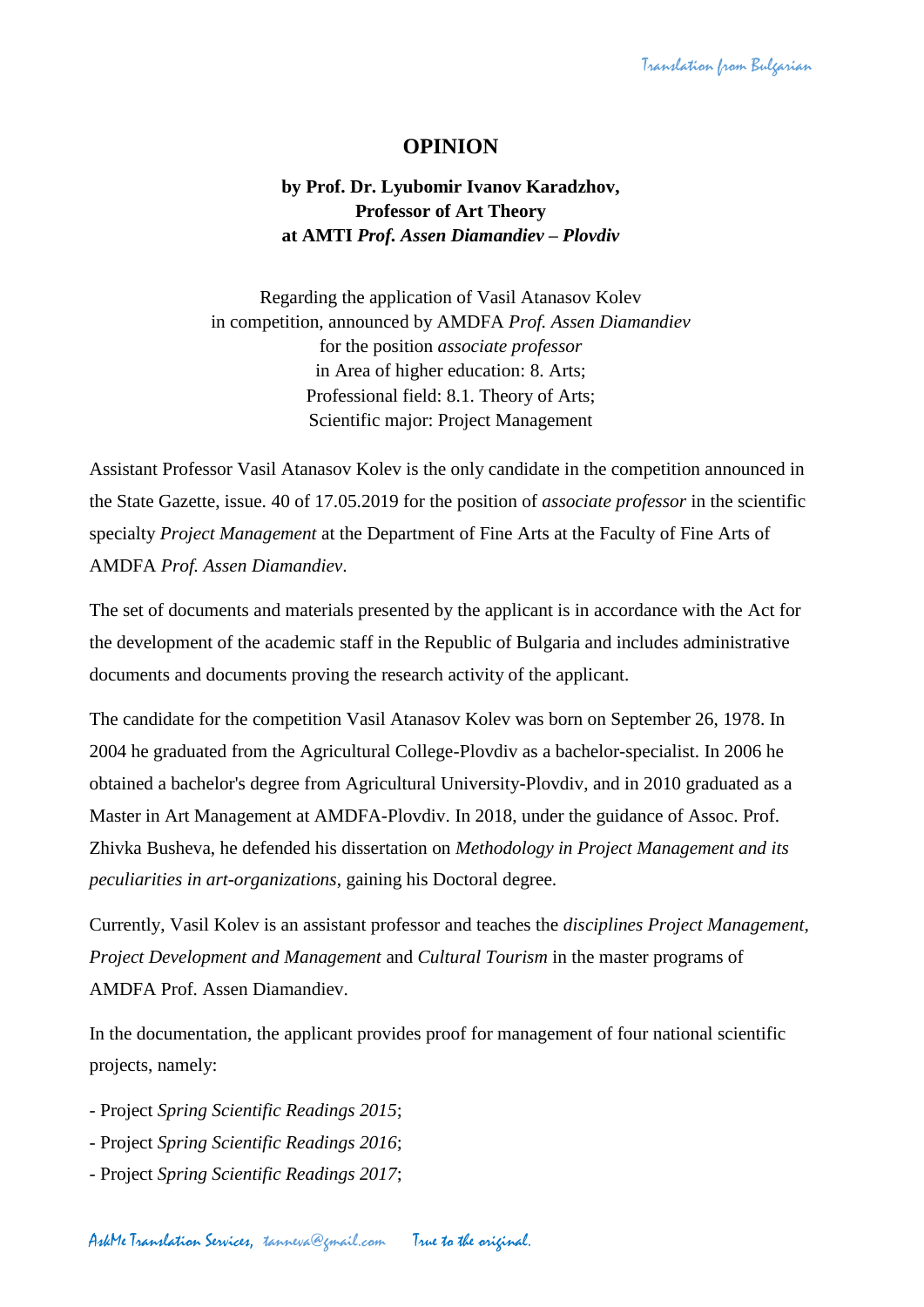## - Project *Spring Scientific Readings 2018*.

Vasil Kolev also gives information about participation in 4 projects, including two international and two, funded by the Scientific Research Fund, namely *Art Management: Plovdiv - New Trends and Classical Artistry (ART)* - 2016-2018. and the *2017 International Conference on Science, Education and Innovation in the Arts*.

Vassil Kolev is fluent in English - written and spoken and very good in Russian.

In the announced competition for associate professor in Project Management Vasil Kolev participates with the monograph *Plovdiv-artorganizations and their management profile*. In the 2018 edition with ISBN 978-954-2963-38-7 Kolev is a co-author together with Vesela Kazashka and Margarita Ruseva. A separate statement is attached to the monograph, according to which the three authors "stated on the basis of item 5 of the notes to the Appendix to Article 1a, paragraph 1 of the Regulations for the Application of the Act for the Development of the Academic Staff in the Republic of Bulgaria" the work is the result of a common study with equal participation of each of the authors in the writing, design and contribution of the latter. The monograph is a volume of 358 pages with a minimum of 1800 characters per page (average), with each author having 119 (one hundred and nineteen) independent pages. '

In view of the principles laid down in the cited division statement, the monograph presented as a habilitation thesis fits in and exceeds in amount the formal requirements for a monograph stated in the ADASRB for each of the co-authors, including Vasil Kolev.

As a mandatory requirement, the work was reviewed by reviewers, in this case three, namely Prof. Dr. Svetlana Saykova, Assoc. Prof. Momchil Georgiev, PhD, Assoc. Prof. Angel Dimitrov, PhD. The reviews are positive and are attached as an integral part of the habilitation thesis.

The work *Plovdiv – Art-organizations and their Management Profile* is a thorough study of the cultural history, cultural environment and management of art-organizations in Plovdiv. The text was released on the eve of the big event - Plovdiv - cultural capital of Europe in 2019. I recommend that managers in this area pay attention to it. The monograph also addresses one of the important issues in art management, namely the ability of arts institutions to generate financial revenue through project development. From this point of view, the work is useful for art-managers, since among the latter there are some who are content to just criticize the existing legal framework for financing arts activities, but lack the theoretical and practical knowledge to develop and execute projects, which would help to provide fresh funding for the creative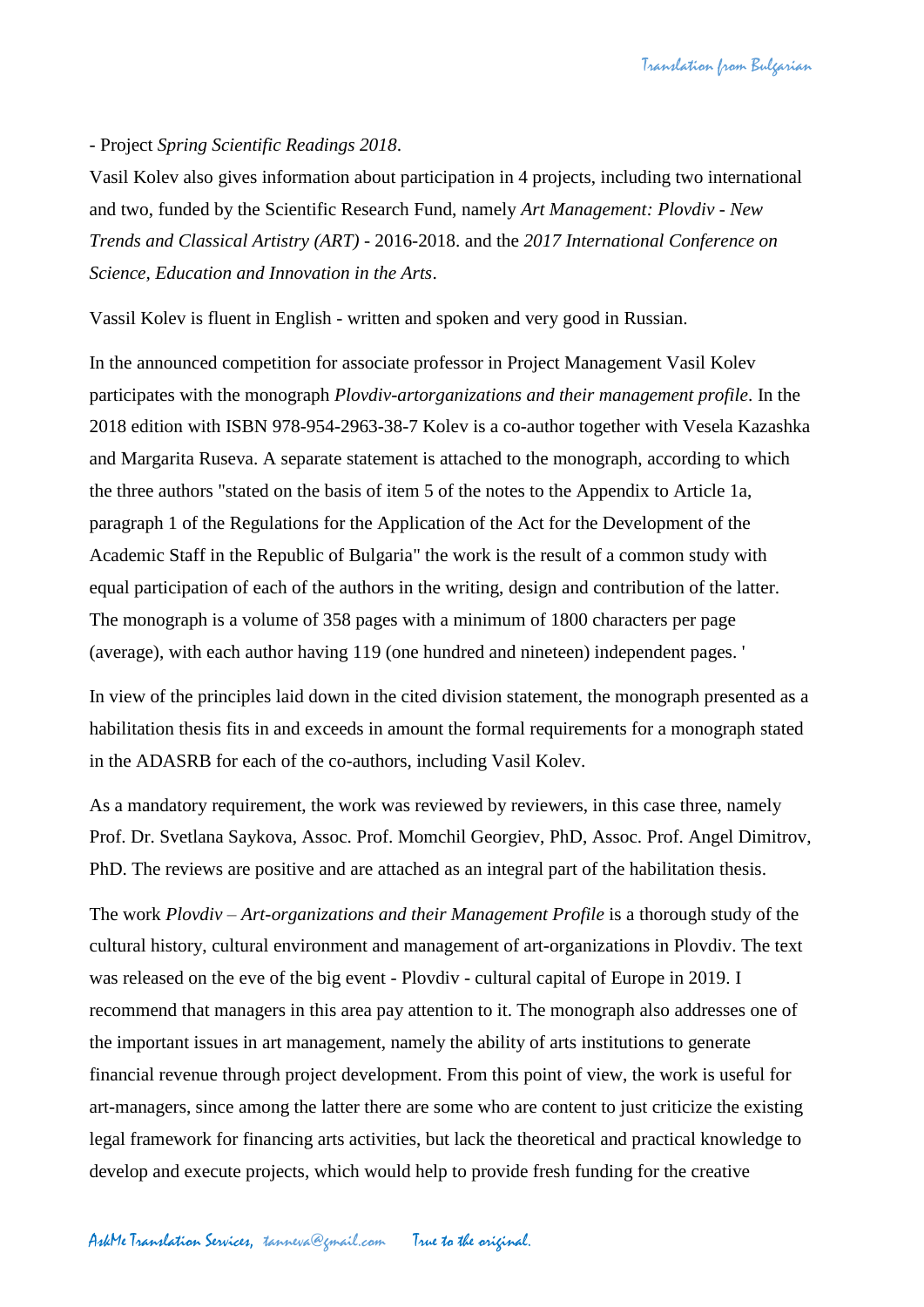intentions of their entrusted organizations. In this line of thought, the monograph correctly points out that the lack of such experience deprives art managers "of the opportunity to apply for national and European programs, to manage their organizations effectively and efficiently."

The monograph has the following structure: an introduction, three interconnected chapters, a conclusion, annexes and a bibliography.

The first chapter – *Plovdiv - the development of art and culture in the city through the centuries* provides an overview of the development of art management activities from ancient times to the present. The budgets of the Ministry of Culture by activities in the period from 2007 to 2018 are analyzed. I admire the fact that the monograph also emphasizes the importance of art management training provided in AMDFA *Prof. Assen Diamandiev* which gives the Master students concrete and useful knowledge in all management-related activities, including those in the field of project development.

The second chapter *- Financial Management and Control*, analyzes the regulations related to government subsidies; the funds and various sources for forming the budgets of the artorganizations; the systems and controls bodies, as well as the elements of financial management. In addition, I find useful and necessary the practical guidance provided for art managers regarding the fundamental activity of goal-setting – a process of great importance, reflecting the aspirations and perceptions of executives about the future state and results of an art-related institution. For example, according to the publication, managers "must be realistic in setting goals", concrete rather than hypothetic deadlines are recommended. "We need to be guided by two questions: what and when is to be done, rather than indicating how and why it will be done," the monograph notes.

The third chapter of the paper presents the results of empirical research on management practices and forms of project management implementation in Plovdiv art organizations. The motivation for such research is the recent global economic processes, or as the monograph notes, "since the 1980s, culture has been regarded as a resource for the processes of development and self-determination of communities; the importance of cultural resources in the economic processes and territorial development is noticeable. Moreover, culture is becoming a tool for achieving the socio-economic goals of countries and regions. There is a transformation of the commodity economy and an increase in the priority of the so-called creative economy."